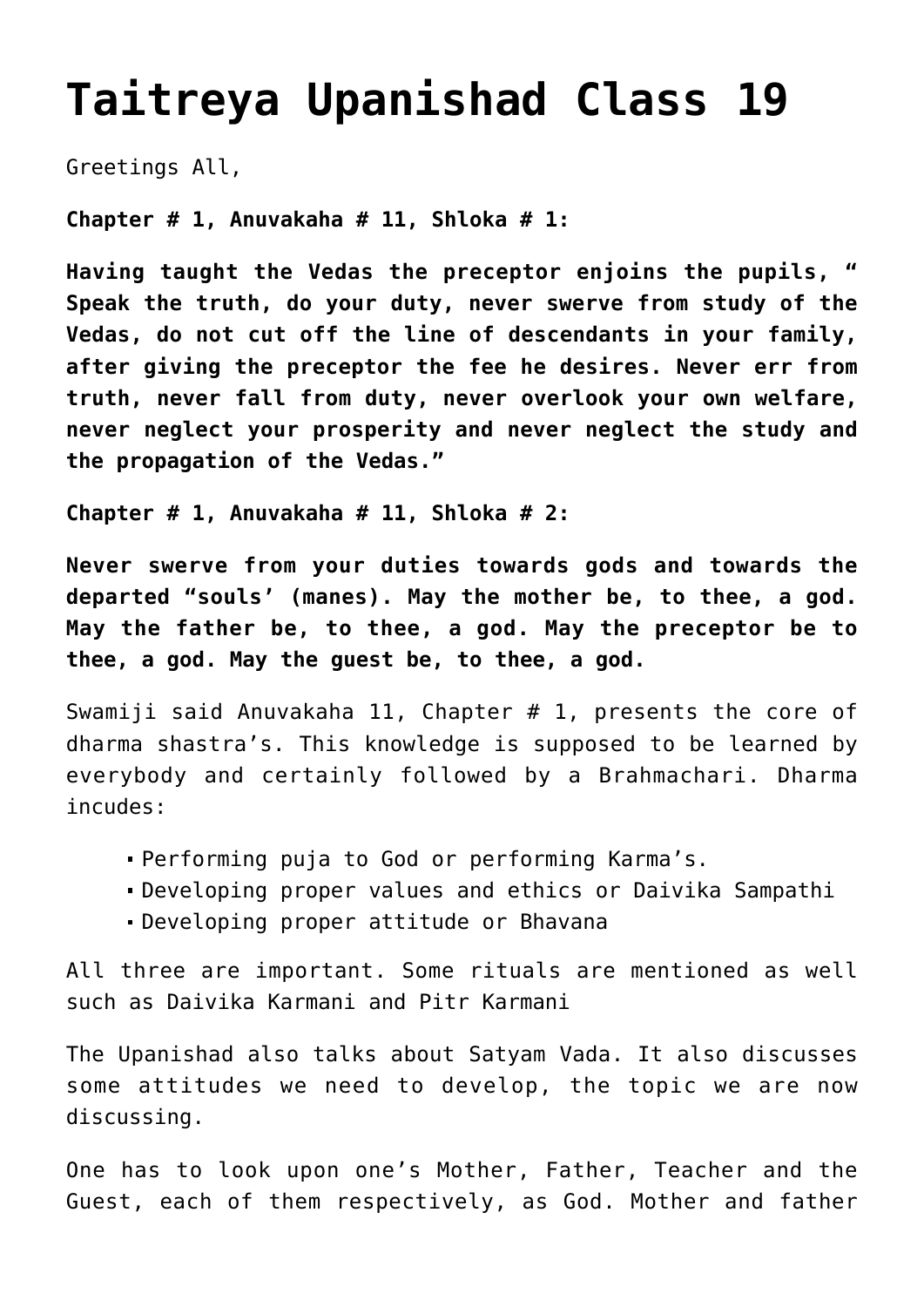both may have defects. Despite that one should look upon them as God. Acharya can also have defects but one should look upon him as God. Acharya here includes teachers of material sciences (physics, chemistry…) and arts (dance, music.) as well.

Atithi is to be looked upon as God. In Vedic times this value was a very important one. The visit of a guest was looked upon as will of God. As per Vedas, Atithi is one who comes as an unknown visitor on an unplanned visit. Unfortunately, we cannot follow this value anymore as many Swami's and Con artists are now coming in as Atithi's. Moreover, nowadays, hotels are available as are restaurants, as well as modern tools of quick communication. Even the average family today is a small one usually living in small quarters. So, this value has become one of academic interest only. They say Shiva and Vishnu also lived with their in-laws for long periods enjoving hospitality. Even with in-laws the longer your stay, the level of hospitality decreases.

## **Chapter # 1, Anuvakaha # 11, Shloka # 3:**

**Let only actions that are free from blemishes be done, and not others. You must follow only those virtuous actions that are irreproachable, and not others.**

**Chapter # 1, Anuvakaha # 11, Shloka # 4:**

**You must not breathe a word when those, who are more distinguished than you, are in discussion on spiritual matters (or, you must offer a seat to superiors and worship them with acts of reverence and love).**

Continuing Anuvakaha 11, chapter 1, here, the teacher gives an important advice. There are three sources of knowledge for dharma and adharma or establishing the Do's and Don'ts in life. They are:

**Vedas**: also known as Sruthi Grantham, is the primary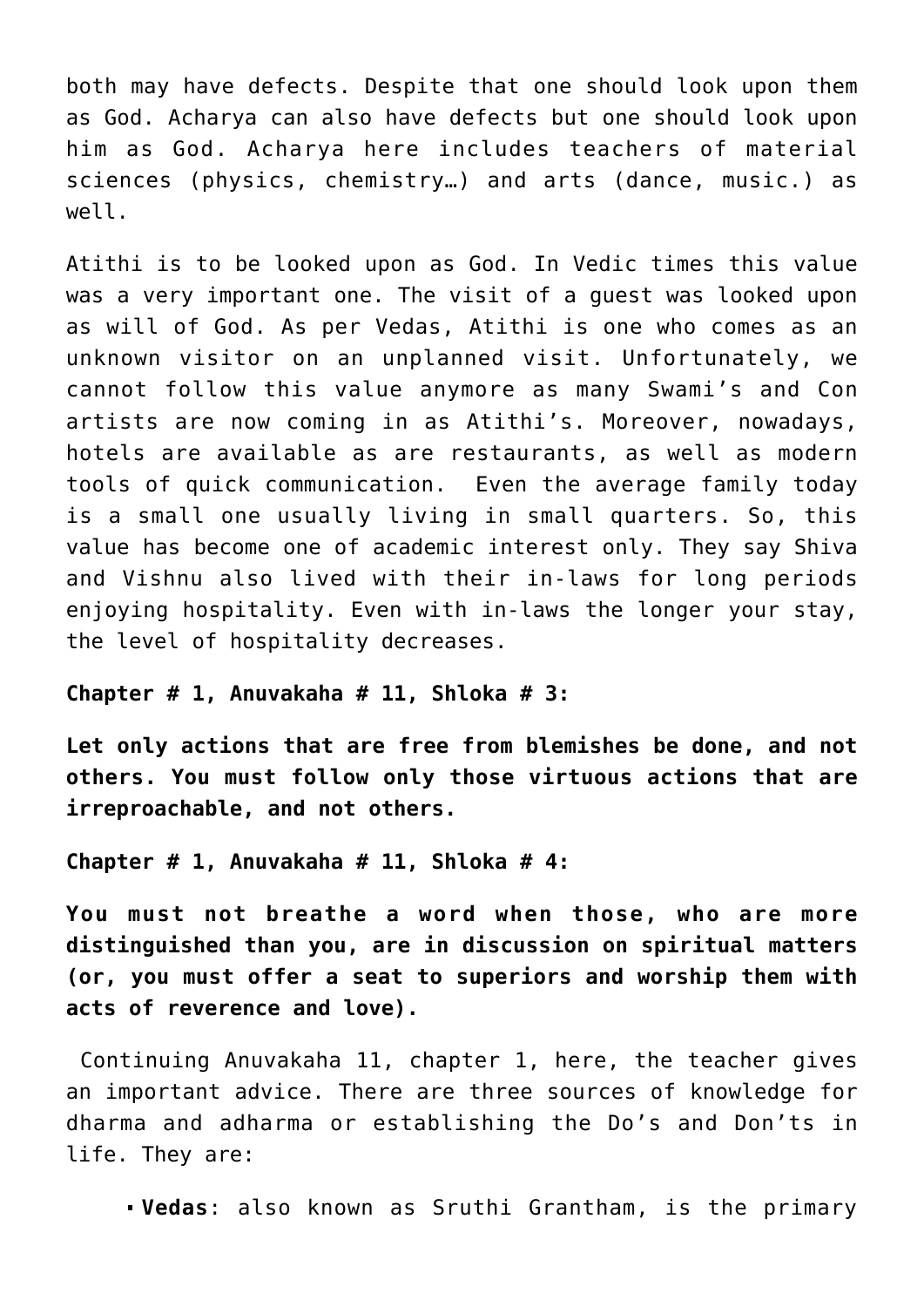source of dharma. Especially the Vedapoorva Bhaga.

- **Smrithi's**: Rishi's and Acharyas wrote secondary scriptures, also known as Smrithi Grantham. Smrithi's are based upon Vedic teachings. Thus, words are of Acharya but content is of Vedas. Smrithi elaborates the teachings of Sruthi through stories. Values are hidden in the story like butter in milk. We have to churn and extract the butter. Acharyas churned and brought the butter up. They all bring Dharma Gyanam.
- **Lifestyle of people who lived according to the Sruthis.** These are people have conquered Raga and Dvesha. Their life is an open book of shastric living also called Shista Achara. They follow shastras in life. Their life is visible to us or it may even come to us in the form of a biography.

Suppose Smrithi has a statement or a Shishta does something, contradicting the Sruthi's; whose direction should I follow? How to handle such contradictions? Citing an example of this contradiction, Durvasa was a great Rishi but he was angry all the time, while Shastra's say one has to maintain a balanced mind.

The answer is Shruti alone dominates, not the Shista or the Smrithi. So, in all such cases of contradiction, follow the Vedas. Shastras believe, in general, that no human being is 100% perfect. Even Rishi's can have doshas. Even Avatara's can have Doshas. There is only one perfect being and that is God. Even god, when he comes down as a human being, he shows human weaknesses. So, the teacher says, follow the Shastra Vidhi, at all times.

Why Mahatmas perform contradictory actions, one does not know. Do not challenge them? Do not judge them. Learn from their right actions and don't take up their wrong actions. Thus, Parashurama cut his mother's head while Ekalavya cut his thumb as a dakshina for his Guru. In such cases do not judge or criticize them. Sometimes the situation requires compromises,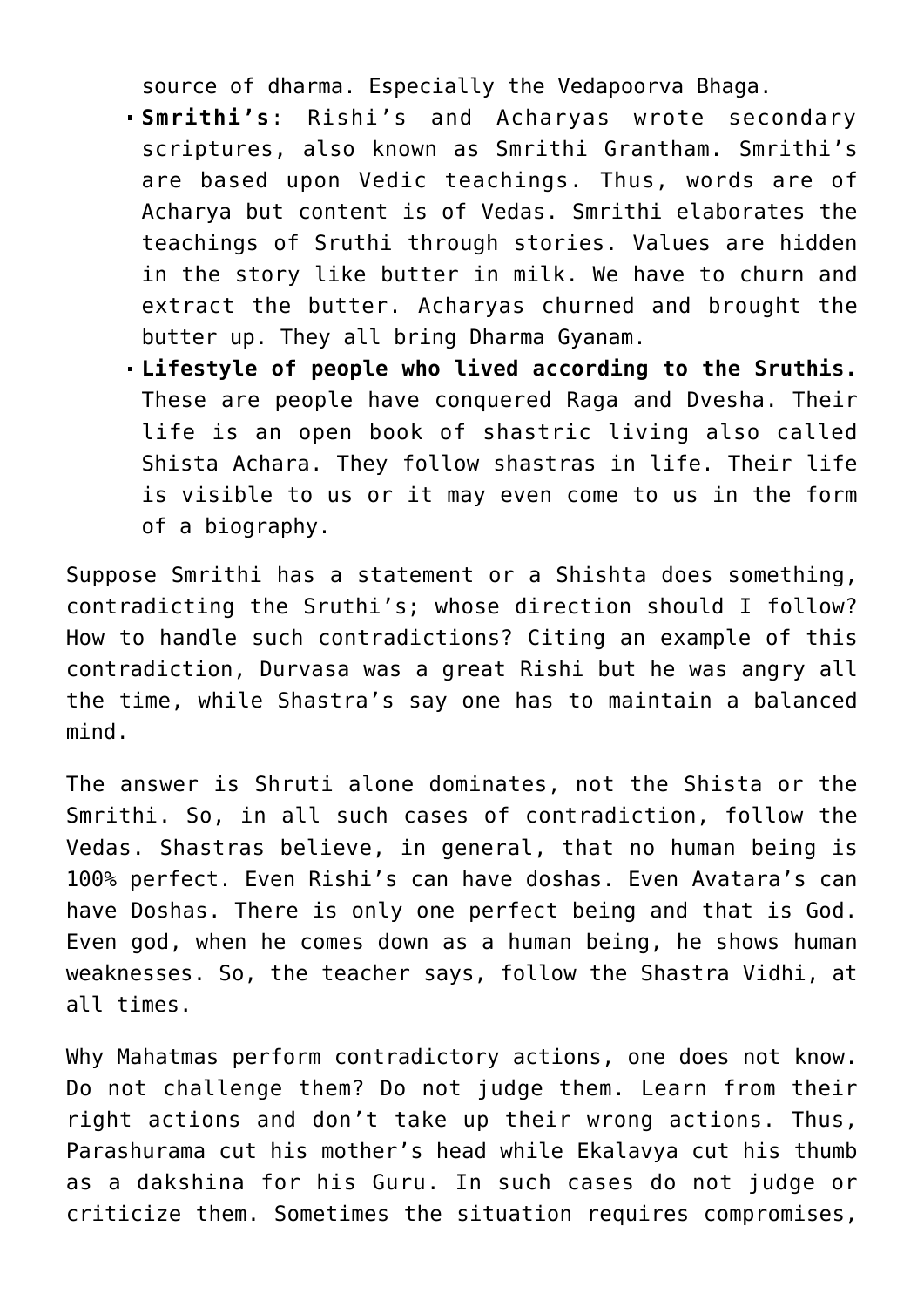like Sri Krishna's actions in Mahabharata. No value is absolute; they are all situational. If so, why can't I compromise, is a question that can rise? Shastras say you can also do so but only after mastering Values and Ethics. Once you conquer Raga and Dvesha you can consider compromising on values. Rishi's and Mahatma's have transcended Raga and Dvesha, hence they can perform contradictory actions.

Vedas say such a person can contradict Vedas and even create their own Dharma.

Birla gave a blank check book to Mahatma Gandhi. However, after quiet some time he noted that Gandhiji had used only one Rupee. So, you give freedom to one who is mature and responsible. So too, it is with Mahatma's. Once you reach this maturity you can also perform actions contradictory to shastra's.

Follow your Guru, but be aware that if the Guru performs actions contradicting the shastras, don't follow him, follow the shastra's. Thus, it is said of Sri Krishna, don't go by what he did rather go by what he said.

Don't take adharmic actions. Do not criticize mahatmas.

Great people also had weaknesses. Filter the weaknesses. Look at positives and imbibe them. Mimamsa is filtering positives and pulling it out. Citing several examples: Prashurama, in cutting his mother's head, was following his father's instructions. Ekalavya was willing to give anything as Gurudashina. He displayed Guru bhakti. Rama sent Sita to the forest. The lesson was, a king was supposed to have the pulse of the people in mind or a Prajaranjaka Raja. Pandavas sharing of one wife, here the mother's instructions were followed. Prahalada violated father's instructions but he was glorified. Here Pitravakyam was not in sync with the shastra's.

Vedic tradition is not person centered. Thus, Vedas are not prophet centered like Christianity and Islam. Buddha was an